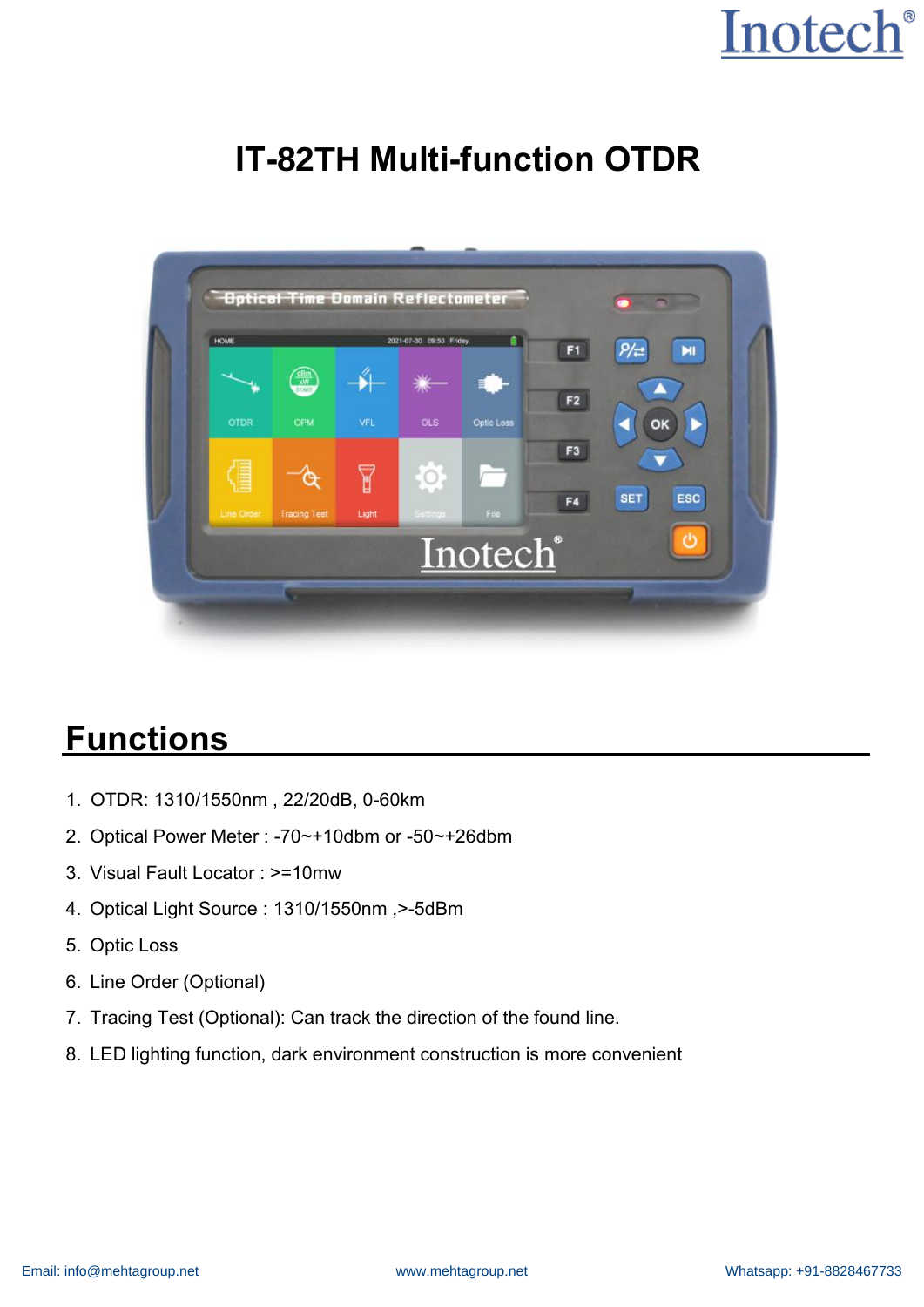### **Features**

- 1. Two wavelength: 1310/1550nm
- 2. Measurement distance: 60km
- 3. Touching screen
- 4. Test record can be saved as so format
- 5. Standard Function: OTDR/Optical Power Meter/ Optical Light Source/ Visual Fault Locator/ Optic Loss/ Light

Optional Function: Line Order/ Tracing Test

- 6. Editable file name and lineNo.
- 7. Support upgrade
- 8. Quick boot, it takes only 2 seconds to test

#### **Specifications**

| <b>OTDR</b>                                    |                                            |  |  |
|------------------------------------------------|--------------------------------------------|--|--|
| Wavelength(nm)                                 | 1310/1550nm                                |  |  |
| Dynamic Range                                  | 22/20dB                                    |  |  |
| <b>Measurement Distance</b>                    | 0-60 km                                    |  |  |
| Type of Fiber                                  | 9/125um SM                                 |  |  |
| <b>Type of Connectors</b>                      | FC/PC/; SC/PC (FC/APC SC/APC--Optional)    |  |  |
| Peak Value of laser                            | $>=30mW$                                   |  |  |
| Unit                                           | Meter/ inch/ mile                          |  |  |
| Dead Zone of Reflection                        | 2m                                         |  |  |
| Dead Zone of<br>attenuation Event              | 12m                                        |  |  |
| <b>Accuracy Distance</b><br>(Reflection Event) | About $\pm$ (1m+2 *10(-4)* distance)       |  |  |
| Storage of records                             | 200 groups                                 |  |  |
| Visual Fault locator (VFL)                     |                                            |  |  |
| Wavelength (nm)                                | 650 <sub>nm</sub>                          |  |  |
| Output power                                   | $>=10mW$                                   |  |  |
| Mode                                           | CW, 1Hz, 2Hz                               |  |  |
| Fiber type                                     | <b>SM</b>                                  |  |  |
| <b>Optical Power Meter</b>                     |                                            |  |  |
| Measurement range dBm                          | $-70$ $\sim$ +10 dBm<br>-50 $\sim$ +26 dBm |  |  |
| Wavelength range (nm)                          | $800 - 1650$                               |  |  |
| Calibrated wavelength                          | 850、1300、1310、1490、1550、1625               |  |  |
| Detector                                       | <b>InGaAs</b>                              |  |  |
| Accuracy                                       | $\leq$ $\pm$ 3% (-10dBm, 22°C)             |  |  |
| Resolution                                     | Linearity: 0.1%, Non-linearity: 0.01dBm    |  |  |
| Connector                                      | Changeable FC/PC SC/PC (ST as Optional)    |  |  |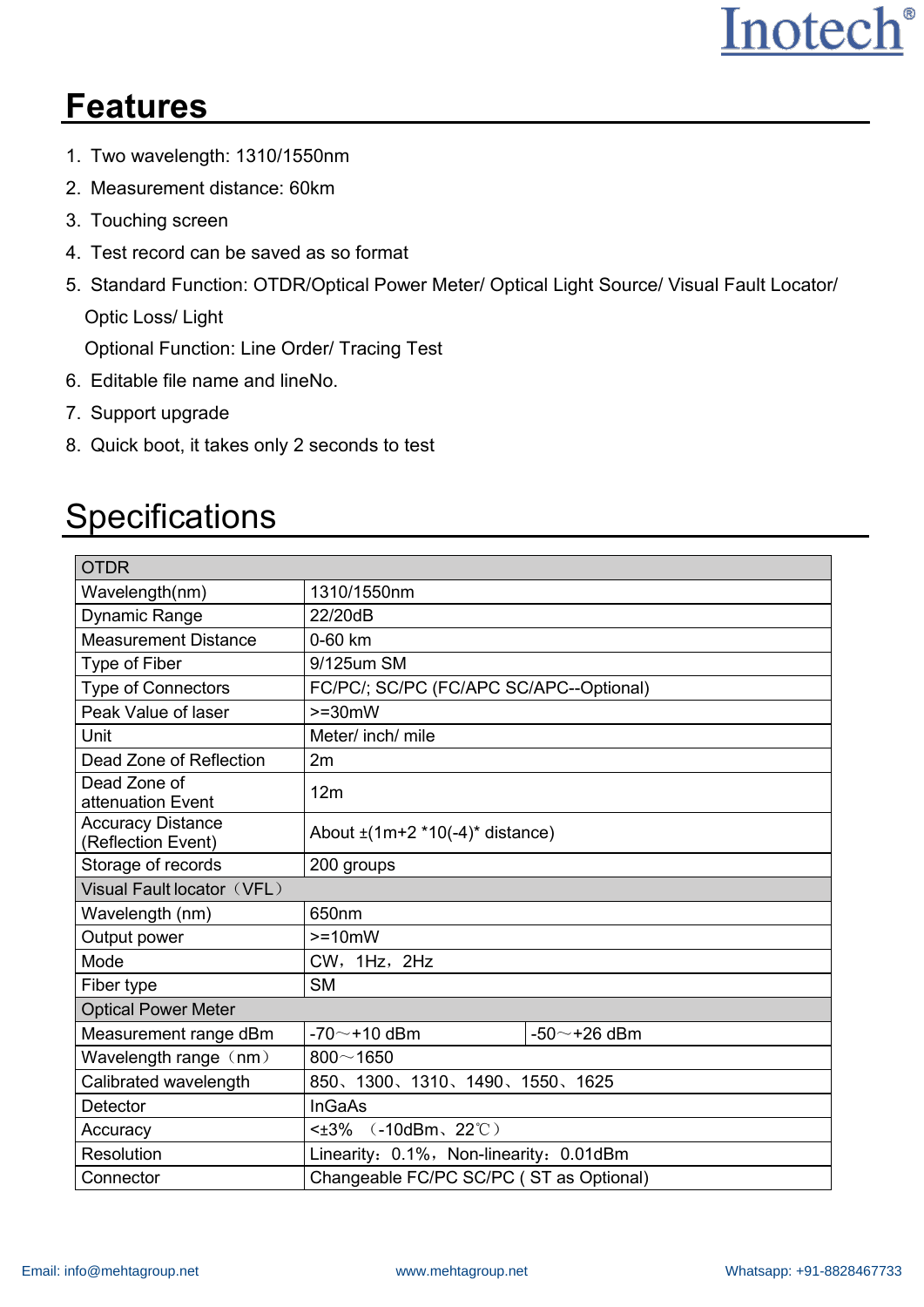| <b>Optical Light Source</b> |                                                                            |  |  |
|-----------------------------|----------------------------------------------------------------------------|--|--|
| Emitter                     | FP-LD                                                                      |  |  |
| wavelength (nm)             | 1310/1550nm                                                                |  |  |
| Connector                   | FC/PC (SC/ST as optional)                                                  |  |  |
| Output power                | $\geq$ -5dBm                                                               |  |  |
| Output stability(dBm)       | ±0.04@20℃@15min                                                            |  |  |
| Modulation                  | CW/270Hz/1KHz/2KHz                                                         |  |  |
| Fiber type                  | <b>SM</b>                                                                  |  |  |
| <b>Optic Loss</b>           |                                                                            |  |  |
| Connector                   | FC/SC                                                                      |  |  |
| <b>Test Range</b>           | $0 - 30dB$                                                                 |  |  |
| Accuracy                    | 10%                                                                        |  |  |
| <b>Others</b>               |                                                                            |  |  |
| <b>LCD</b>                  | 3.97inch, 800*480pixels, IPS screen                                        |  |  |
| <b>Battery</b>              | 7.4V/4400mAH Lithium-ion battery, >5000 tests                              |  |  |
| Temperature                 | Work temperature: -5 $\sim$ 50 ° C, storage temperature: -10 $\sim$ 60 ° C |  |  |
| Humidity                    | $0 \sim 85\%$ (Non-condensing)                                             |  |  |
| Dimensions (mm)             | 190×84×52                                                                  |  |  |
| Weight(g)                   | 375                                                                        |  |  |
| <b>Standard Function</b>    | OTDR, OPM, OLS, VFL, Optic Loss, Light                                     |  |  |
| <b>Optional Function</b>    | Line Order, Tracing Test                                                   |  |  |

#### **Front Panel**

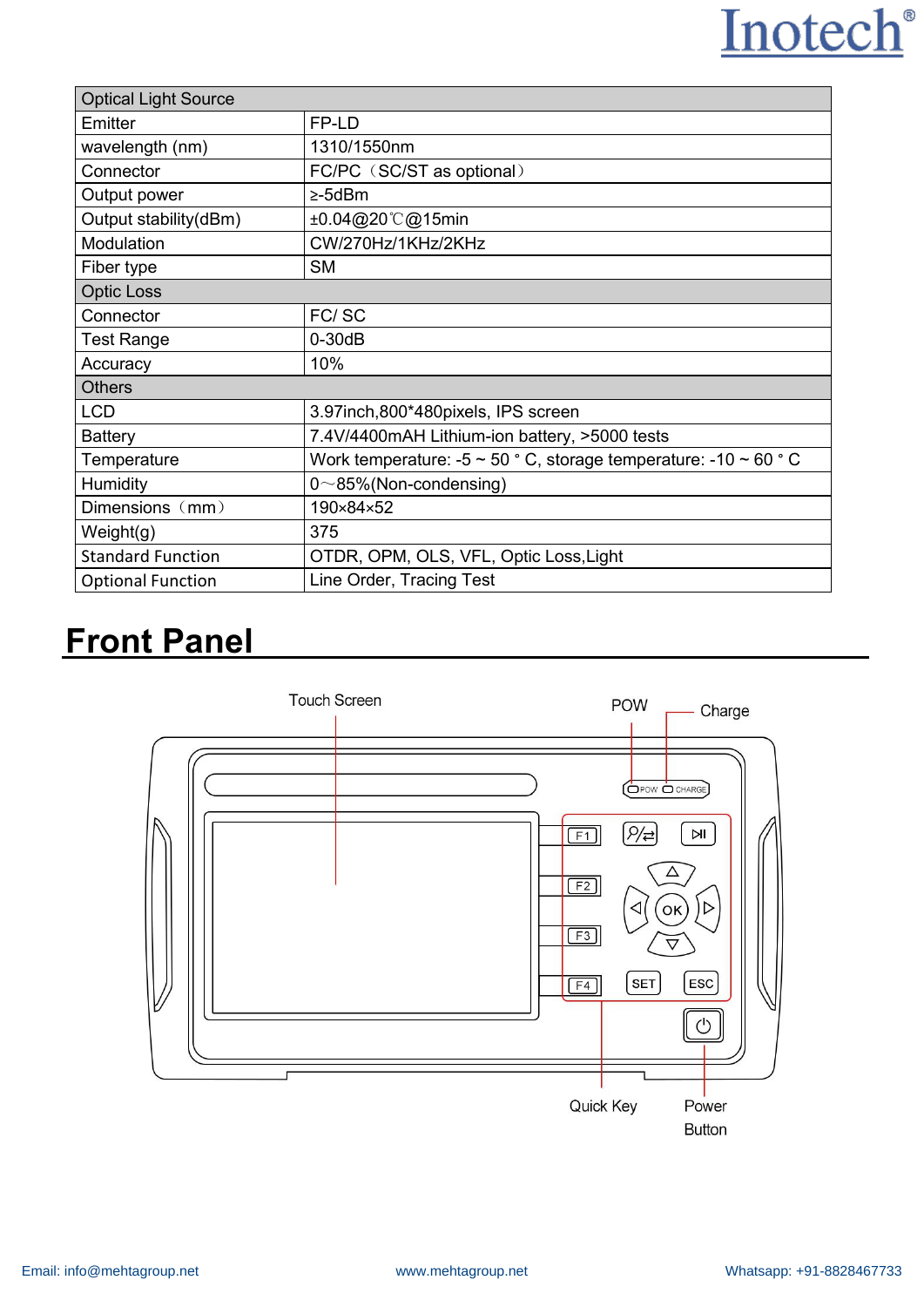#### **Top Interface**



## **Top Interface**

| 长度<br>(km):<br>5.060<br>A:16.60dB<br>4dB/Div | 波长:1310nm<br>损耗:7.0749<br>B:2.10dB B-A:14.50dB 0.05km 314.922dB/km | 脉宽:100ns<br>范围:10km<br>斜率:1.4650<br>平均:7                                    | ₿<br>09:50<br>参数      | Wavelength:<br>1550<br>nm  | 09:50<br>圓<br><b>PREV</b> |
|----------------------------------------------|--------------------------------------------------------------------|-----------------------------------------------------------------------------|-----------------------|----------------------------|---------------------------|
| dB<br><b>B:0.00m</b><br>20.00                |                                                                    |                                                                             |                       | <b>LOW</b><br>dBm          |                           |
| 16.00<br>12.00<br>8.00                       |                                                                    |                                                                             | 光标A                   | Power:<br><b>LOW</b><br>nW | <b>NEXT</b>               |
| 4.00<br>0.00<br>1.5                          | 6.0<br>3.0<br>4.5                                                  | <b>The first college of the collection of the col</b><br>7.5<br>10.5<br>9.0 | 保存<br>km              | 1310nm<br>850nm<br>1300nm  |                           |
| 类型<br>事件<br>1/1<br>$\rightarrow$             | 距离 (km)<br>斜率 (dB/km)<br>5.060<br>0.352                            | 总损 (dB)<br>损耗 (dB)<br>7.0749<br>$\cdots$                                    | 段 (km)<br>5.060<br>测试 | 1490nm<br>1550nm<br>1625nm | <b>BACK</b>               |
|                                              | <b>OTDR</b>                                                        |                                                                             |                       | <b>Optical Power Meter</b> |                           |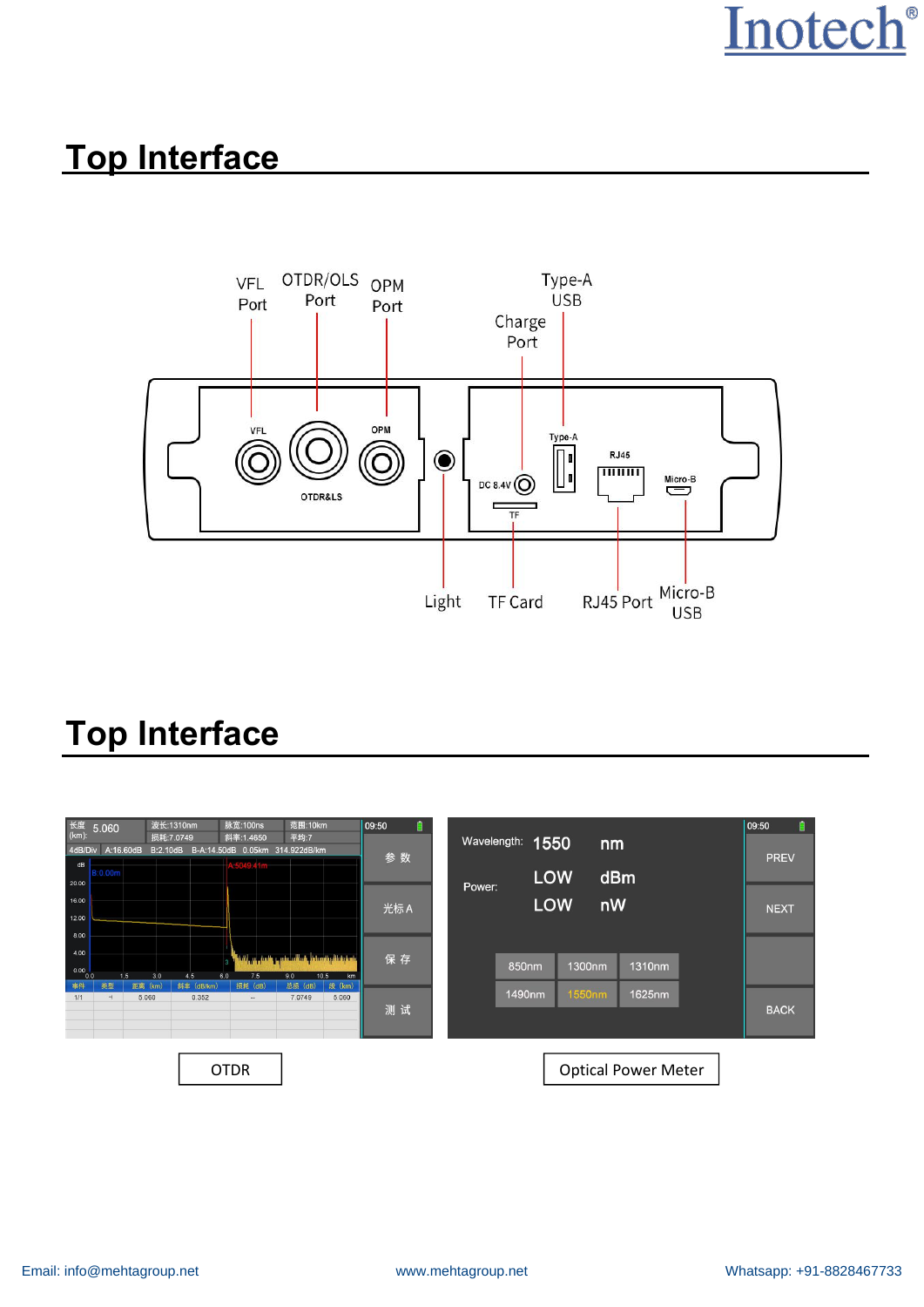